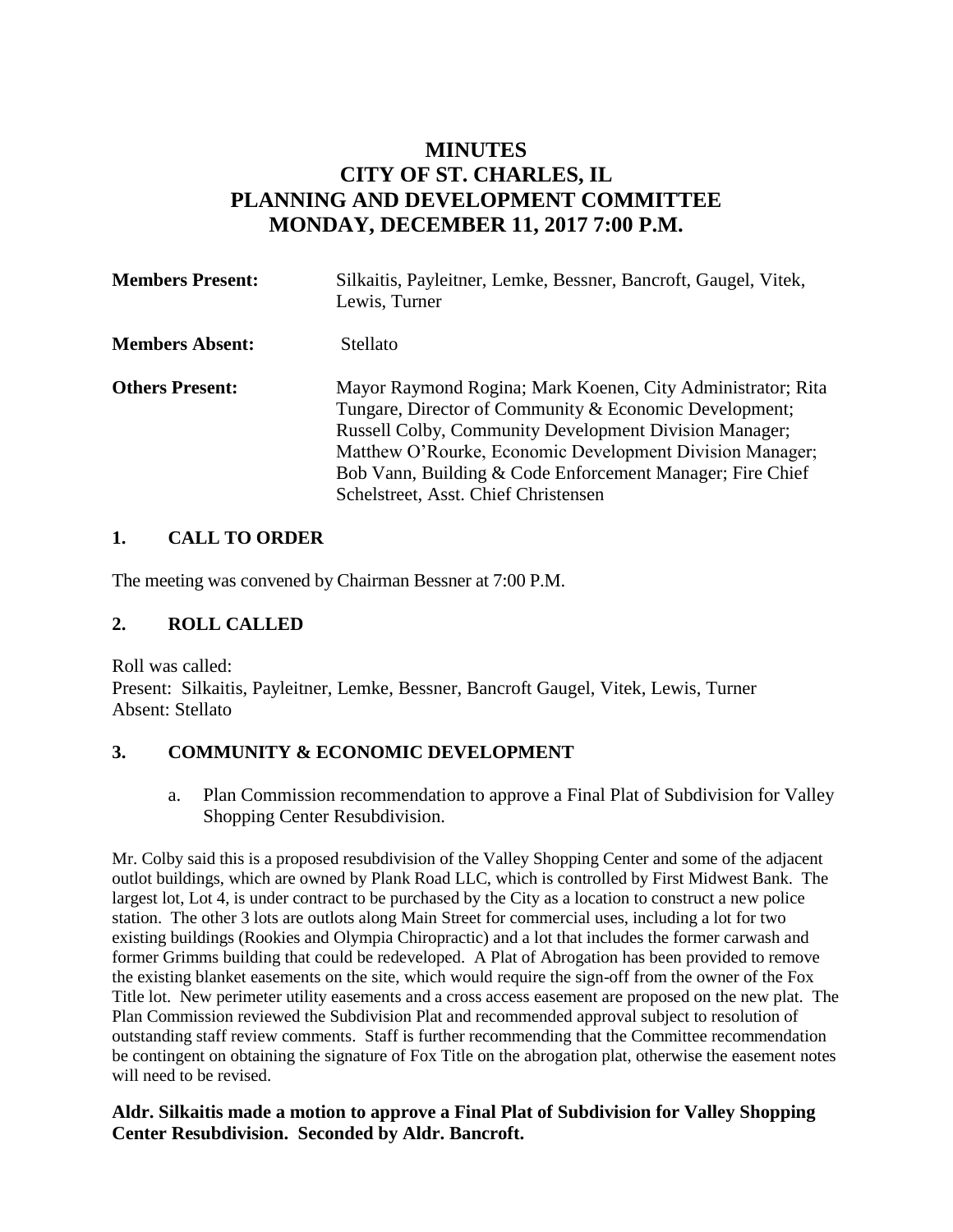Aldr. Lemke clarified that the motion was contingent upon Fox Title's agreement. Mr. Colby said correct, the recommendation put forth by staff states that.

#### **Roll was called:**

**Ayes: Silkaitis, Payleitner, Lemke, Bancroft, Gaugel, Vitek, Lewis, Turner Absent: Stellato Recused: Nays: Motion carried 8-0**

- b. Plan Commission recommendation to approve General Amendments to Title 17 (Zoning Ordinance) regarding Pet Care Facilities in the M1 zoning district and off-premise signs in commercial and manufacturing districts.
- c. Plan Commission recommendation to approve a Special Use for Pet Care Facility at 1311 E. Main St.- Fydoland.

Mr. Colby said Applications for agenda items 3b and 3c were filed by Robin Massey, owner of the business Fydoland, a Pet Care Facility, proposing to locate in a building at 1311 E. Main St. Item 3b. Ms. Massey has requested two General Amendments to modify the Zoning Ordinance:

- 1. To add "Pet Care Facility" as an allowable Special Use in the M1 district. This amendment is necessary for the business to be able to locate at 1311 E. Main St., under Item 3c on the agenda. The Plan Commission recommended approval of this General Amendment in a 9-0 vote with no significant issues raised.
- 2. The second request is to amend the sign regulations in order to permit off-site signs for commercial or industrial properties without street frontage. This amendment would enable the proposed Fydoland to post an offsite sign on an adjacent property with Main Street frontage.

The Plan Commission recommended approval of the sign amendment, 9-0, with conditions that:

- Freestanding signs would continue be limited to one per lot, even if signage is provided for an off-site business
- Additional sign face area on the freestanding sign will be granted to display signage for an off-site business, up to 50% of the square footage otherwise permitted on a given sign, based on how the property is currently zoned; that's the conclusion of the item 3b.

Item 3c is an application to approve a Special Use for a Pet Care Facility for Fydoland at 1311 E. Main St. This was recommended for approval by the Plan Commission, 9-0.

Aldr. Payleitner said she has concerns with adding petcare facilities to M1 zoning. Due to the proposed redevelopment of the Lamp Factory, the BEI- Cedar Ave. property, and the printing plant, she doesn't feel we need to settle anymore for filler uses, like a kennel would be. She has new eyes now with the potential of these buildings, especially with the future recreational amenity of open parks spaces where the abandoned railroad is, that will add value and we can have a better use for those properties. She also had concerns with the proposed amendment that reads:

"Pet Care Facilities shall comply with the following standards:

- Outdoor exercise areas shall not be located on a property that abuts a residentially zoned property.
- Outdoor exercise areas that directly abut or face any residentially zoned properties, commercially zoned properties, and any public street shall be screened with a 100%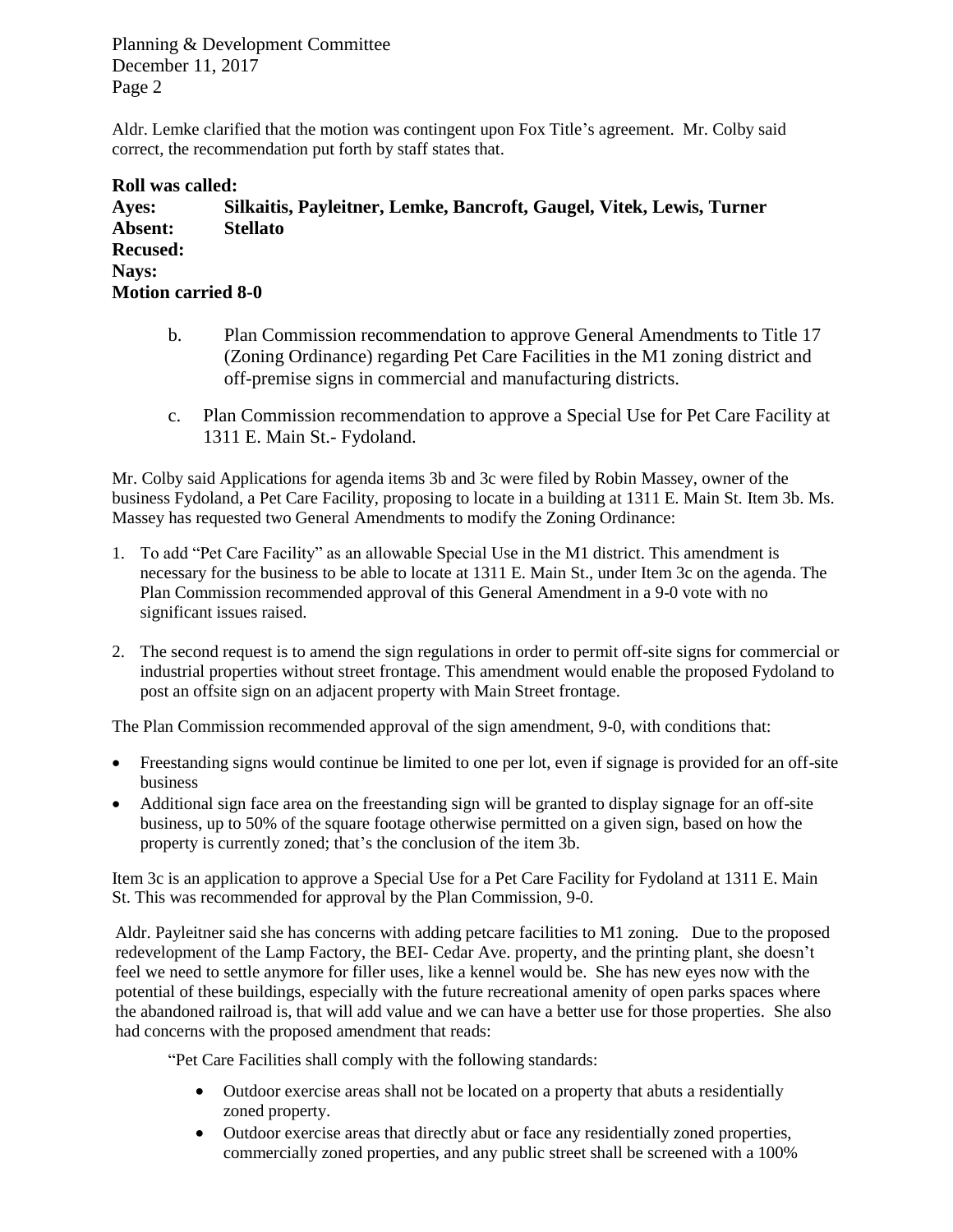opaque non-see-through fence or wall."

Aldr. Payleitner asked for clarification. Mr. Colby said it does seem contradictory, he would suggest that outdoor exercise areas are not allowed on a property that abuts residential and under item 2 it should only state: "Outdoor exercise areas that *face* any residentially zoned properties". The original conversation at Plan Commission was that even though the adjacent property may not be residential, there may be an impact because it's on the side of the building. Aldr. Payleitner said those are her concerns and she probably won't vote to approve this.

Aldr. Lewis asked how many animals are allowed in the facility at one time. Mr. Colby said there's not a specific limit. Robin Massey-703 N. 3<sup>rd</sup> Ave.-Fydoland Owner-stated that the old facility had 17 kennels and they'd be looking to have 30 kennels at the new location.

Aldr. Lemke said he hopes that the sign doesn't require rebuilding the sign for Dimple Donuts, and he feels that the Plexiglas space currently available is adequate. Although he hasn't heard of any complaints from residents in regard to the current location, he feels the proposed location is a better fit and he supports it.

### **Aldr. Silkaitis made a motion to approve General Amendments to Title 17 (Zoning Ordinance) regarding Pet Care Facilities in the M1 zoning district and off-premise signs in commercial and manufacturing districts. Seconded by Aldr. Lemke.**

#### **Roll was called:**

**Ayes: Silkaitis, Lemke, Bancroft, Gaugel, Vitek, Turner Absent: Stellato Recused: Nays: Payleitner, Lewis Motion carried 6-2**

Aldr. Payleitner said she still doesn't feel it's the best use of the property. She has spoken to the city engineer-Karen Young regarding the flooding potential of that building, and she was curious if Ms. Massey is aware of that, because it's pretty serious. Mr. Massey said absolutely, the owner is here to discuss things put in place to be sure there's no flooding in that building at all, including all flood doors and gates, which had no problems in the most recent flood. Aldr. Payleitner said Ms. Young stated that the proposed map and revisions have the property and building structure within the 100 year floodplain and a portion of the building in the floodway. She asked what portion of the building is in the floodway; it's one thing to have boxes or equipment but animals that will be alone overnight is very different. Ms. Massey said it's already been addressed; it was one of her concerns when she first looked at the building. Terry Mauger-Managing partner at Brulin Carter, LLC-said there's been 3 floods down there, we had a 100 year rain and 2 years later a 60 year rain, we flooded on both of those and at that point we researched and invested in flood control measures. When the flood doors were put in, the next flood the only water that came in was seepage around the foundation. The man doors look like any steel door except they use special seals that swell when they get wet; there are 3 other gate doors and there is really not an issue there. Whether it's in the floodplain or floodway, he doesn't think anyone can answer that; FEMA is studying that. We flooded 3 times, 2 times was enough and it was a very expensive rework. Aldr. Payleitner said it came to her attention because we are currently working on the  $7<sup>th</sup>$  Ave. creek and because this property is at the top of the creek and all the work needs to be done at the bottom first, this property will not be removed from the floodplain until that work is done, which probably won't get this property remedied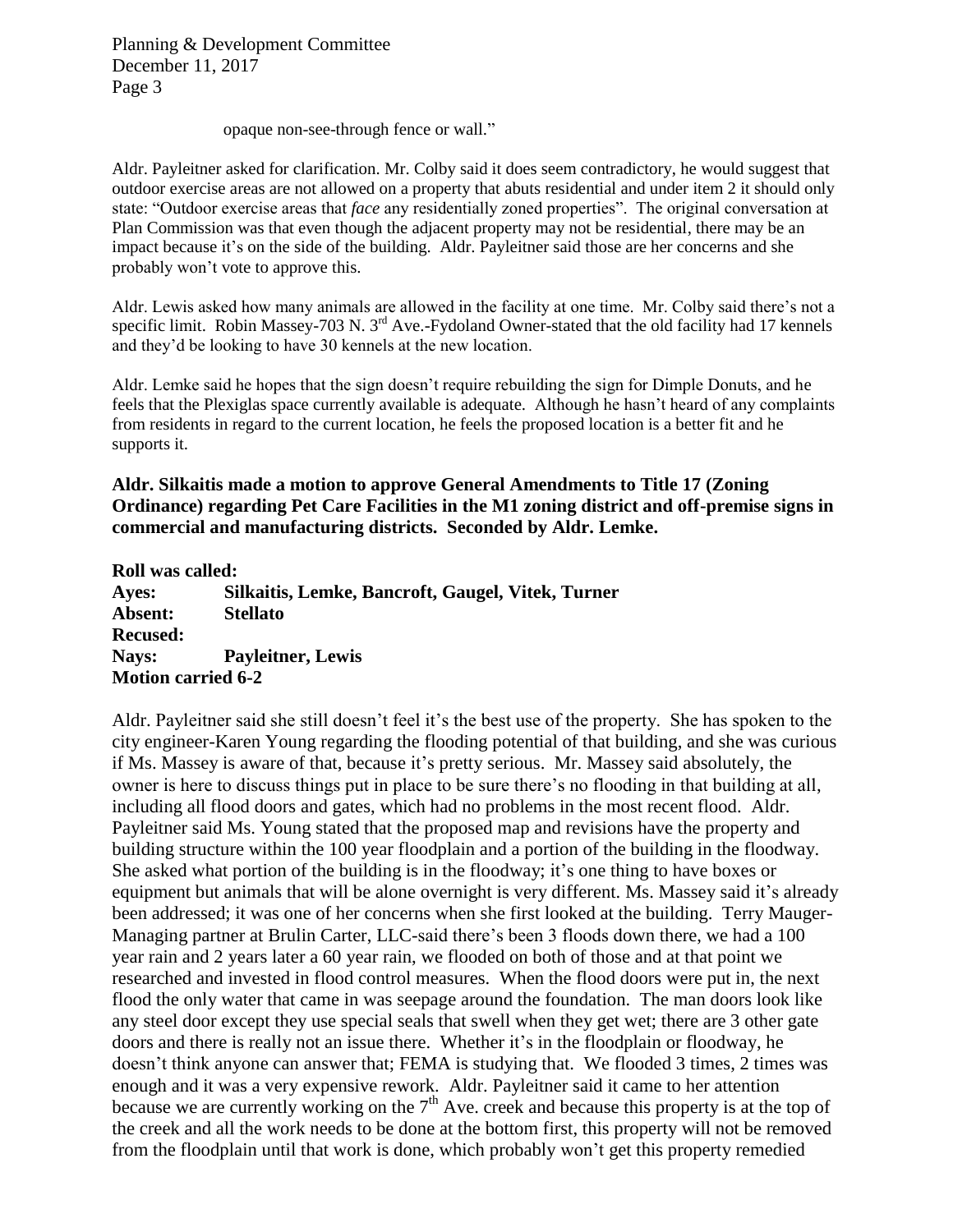until 2025-2026; relief is a ways away. Mr. Mauger said his experience is that the bottom is where it starts and works its way back, if there are remedies at the bottom end it will get better at the top end. His only concern with all the work being done is the part that goes under the old railroad track, it's not in very good shape and somebody is going to get hurt there. Aldr. Payleitner said unfortunately we don't own that, the railroad does. She has no issues with the previous use, but now we're talking animals. Mr. Mauger said there is the flood alarm which is 6" before it hits the floor level, another alarm that goes off 1" above the flood level; him and Robin would both have 6" of warning before any water got into the building.

Aldr. Payleitner said there was not a lot of discussion recorded from the Plan Commission conversations and she assumes that all the neighbors have been notified, and not just the landowners but also the tenants. Mr. Colby said the requirement under the code is for the property owners to be notified, not the tenant. Aldr. Payleitner said she knows it's not required, but she thought maybe a courtesy was extended to them. She asked where in proximity would the Lamp Factory redevelopment be and if they were in on any of that. Mr. Colby referred to an aerial photo and identified an industrial property south of the railroad tracks; this is immediately north of the Lamp Factory building. Aldr. Payleitner asked if anyone heard from the construction company tenants in the little brick building on  $13<sup>th</sup>$  Ave. Mr. Mauger said they rents from us and they have been notified and he has no problem, as well as the other tenant who is also in that building.

Aldr. Lewis asked what would be moving into the current Fydoland location. Unknown.

### **Aldr. Turner mad a motion to approve a Special Use for Pet Care Facility at 1311 E. Main St.- Fydoland. Seconded by Aldr. Bancroft.**

**Roll was called: Ayes: Silkaitis, Lemke, Bancroft, Gaugel, Vitek, Turner Absent: Stellato Recused: Nays: Payleitner, Lewis Motion carried 6-2**

> d. Recommendation to approve a Minor Change to PUD for Saddlebrook Office, St. Charles Commercial Center PUD.

Mr. Colby said Saddlebrook Executive Offices are located 1400 & 1700 Lincoln Hwy., generally located behind CVS off of 14th Street. The Shodeen Group is proposing an exterior renovation of the building, which includes adding larger entry porches, changes to the building materials to add shingle and cultured stone, and replacement of the monument signs. Staff has reviewed the Minor change and is recommending approval.

### **Aldr. Turner made a motion to approve a Minor Change to PUD for Saddlebrook Office, St. Charles Commercial Center PUD. Seconded by Aldr. Gaugel. Approved unanimously by voice vote. Motion carried. 8-0**

e. Continued discussion regarding Design Guidelines and Standards for Traditional Residential Zoning Districts.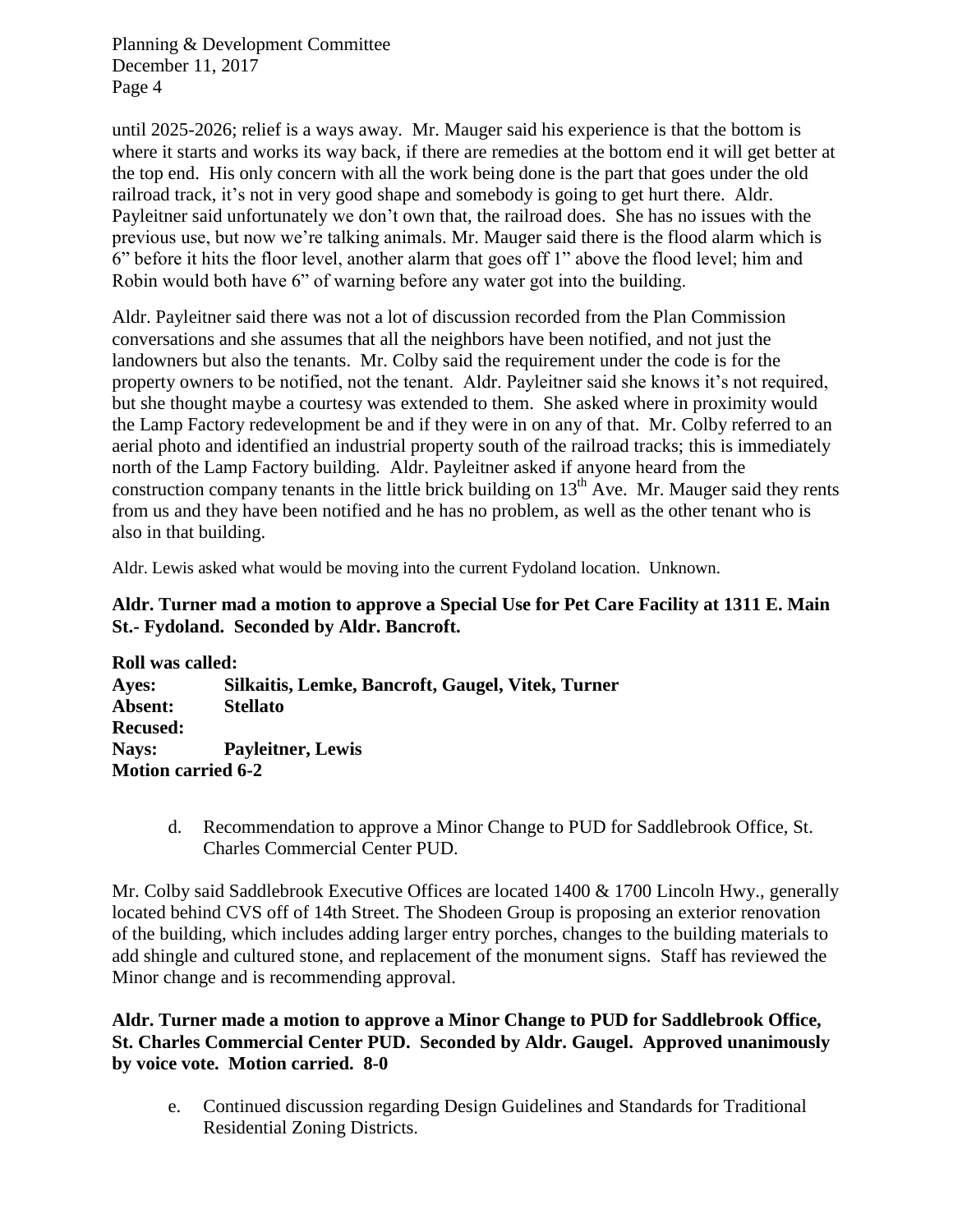Mr. Colby said Committee last spoke on this back in October-Minutes are included in the packet. The Plan Commission has suggested revising the Design Standards and Guidelines for the RT zoning districts. This came about in response to the discussion of the "container house" proposed on S. 3rd St. The Plan Commission suggested that the Standards and Guidelines be revised to require traditional architectural style as a baseline, and require non-traditional designs to be reviewed by the Plan Commission. The Committee asked for additional information during the last discussion. Staff prepared an outline of the process as discussed by Plan Commission. The critical element will be the finding that the Commission is to make. Staff has proposed wording for the Plan Commission finding which states "the design is compatible with the surrounding neighborhood" and then they can reference elements of the design that make it compatible, such as materials or colors. Staff is look for direction from the Committee to either: move ahead with the conceptual amendment proposed by Plan Commission; look into other changes to the design review process; or leave the code as is.

Chairman Bessner said to leave the code as is, is an option, as well as looking at it more intensively to not focus on 1 particular aspect and taking the time to pay attention to every detail, and not rushing to put something together quickly. If we do decide to do something it will create an environment within the Plan Commission to be a more formal setting when an applicant comes in and has to follow this design guideline review. Mr. Colby said the existing guidelines and standards are open to interpretation; Plan Commission has proposed a new process where they'd actually be reviewing the designs that don't comply with the guidelines. Another alternative would be to simply clarify the existing guidelines we have in place with more specifics to not be open to interpretation, in which case we wouldn't have the type of appeal process that went before Plan Commission, but there wouldn't be anything in the code that would address the issues we run into with a modern style building and trying to apply traditional design guidelines.

Aldr. Silkaitis said we need to get over yesterday and feels were starting to go too far now; my definition of traditional building styles may be different from yours; same with non-standard building materials. We have a system in place and he thinks were overreaching, people want to design their own house on their own property, how far do we go to tell them what they can and can't do; it's questionable for him. Mr. Colby said if Committee did want this to advance we would need to identify those individuals things, both style and material, in order for this to be effective and enforceable. Aldr. Silkaitis said that'd be tough to do, to go over every piece and corner of the house.

Aldr. Lemke referenced a house near Crane Rd. and Rt. 31 where guidelines and standards are not met. It leaves a lot of opening, not that the Plan Commission wouldn't be able to discuss and make recommendations, but it seems that more than those 3, or more inclusions within those 3 guidelines regarding traditional architecture that are suggested in the outline. There can be a concern and he doesn't like the idea that we'll have container houses.

Aldr. Payleitner agrees with Aldr. Silkaitis in the overstretch comment; she likes option #3-to leave as is. She would welcome staff to propose changes to further clarify, to her that would simply solve the problem.

Aldr. Vitek asked if we went with option #1, would that answer option #3, meaning not having to go back. Mr. Colby said yes, we'd be reassessing how all of the standards and guidelines are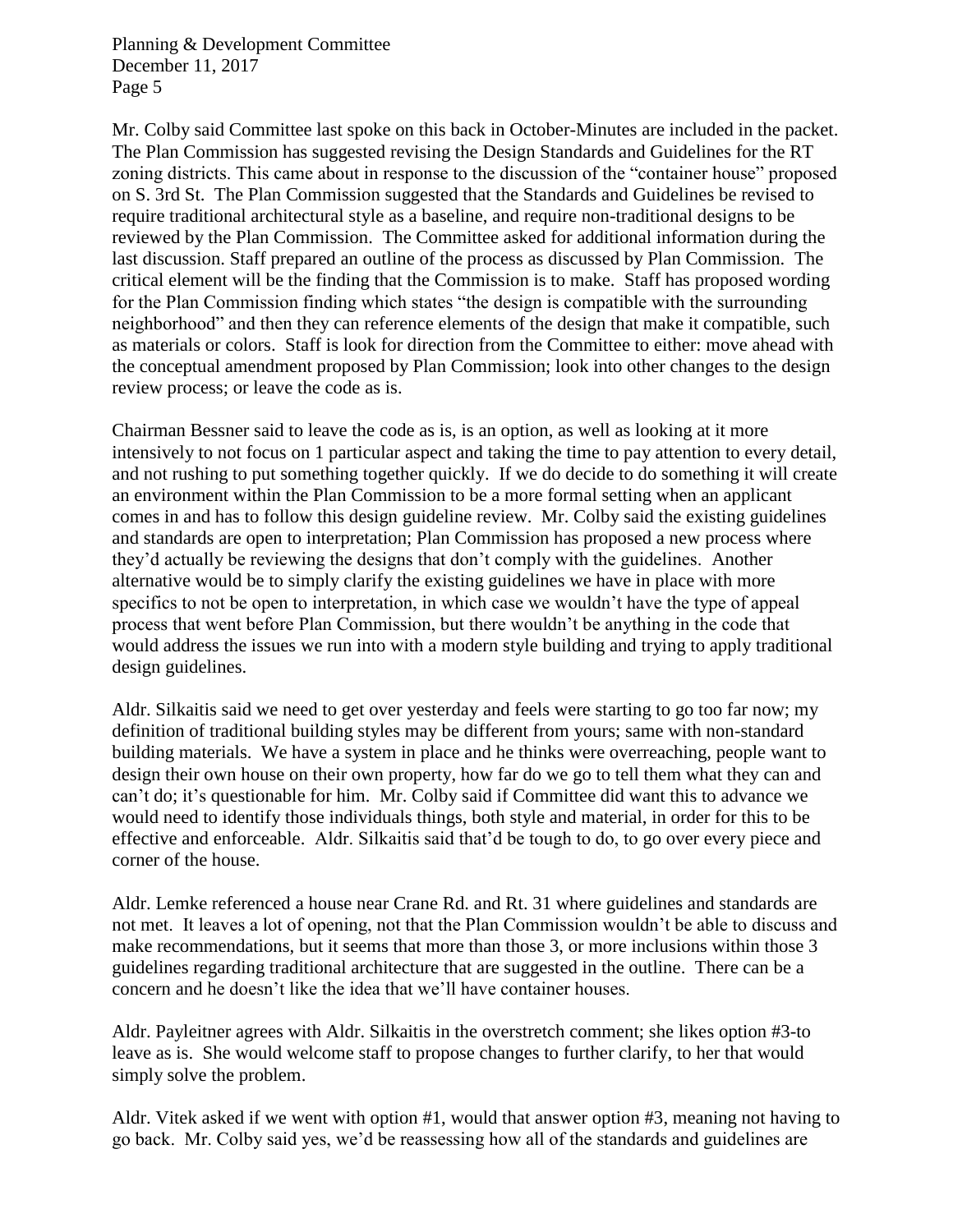written because they need to be set up to fit in this process. Aldr. Vitek said in speaking with a Plan Commission member; it's not so much being more strict and limiting, but more providing design feedback, not in a code sense, but more suggestions. She's see it more like what the Historic Pres. Commission does, it's about design, not rules to follow. Mr. Colby said correct, but we would still need to establish baseline rules regarding materials as far as what's allowed without going through the Plan Commission review; what would constitute a traditional style building that staff could approve administratively to bypass that Plan Commission process. However if someone is proposing to use different materials or style then there would be a discussion about design.

Aldr. Lewis said she feels this pertains more to teardowns than any other type and she likes the idea of having a little more in place to begin with because as much as people understand things need to be improved, people move into neighborhoods because they like the look and feel. She noted that in older neighborhoods some houses look over the top and until other houses are torn down to look the same it looks out of place. She agrees with #1.

Aldr. Turner asked how often something like this comes before staff or Plan Commission. Mr. Colby said 10-12 permits per year for new residences within the RT districts, so not many, and majority of them follow traditional design. He estimates maybe 2-3 that do not follow the guidelines and would then go before Plan Commission.

Aldr. Silkaitis said if we start doing this we're going to be telling people what color they can and can't paint their houses. That is a road he doesn't want to go down and we're now starting to migrate toward that.

Aldr. Payleitner said she worries that Plan Commission has their rules in front of them, and their doing the findings of fact, but when we start giving them permission to give their opinions, she's concerned. How many of them are really in the planning/building/architect business. She worries about putting that kind of responsibility in the hands of non-professionals for opinion; on "findings of fact" they do a great job of that.

Aldr. Lemke said Historic Preservation doesn't go demanding color, they usually provide opportunities for improvement. It doesn't mean having a group that's seen other development would be arbitrary or capricious, but the Committee has the opportunity to override that, as we should. We could be more finite in terms of what requires on extra review but so far he doesn't see a problem, and if we find they're getting too aggressive we are able to override.

Aldr. Payleitner asked if everything that goes to Plan Commission comes before Committee. Mr. Colby said no, most items do, but this process as proposed would not come before Committee unless there was an appeal or denial, but it could be setup in a different way. Aldr. Payleitner said her desire is #3.

Aldr. Lewis asked Aldr. Payleitner if her concern was that Plan Commission would be making decisions and the Council wouldn't have input; because she can understand that, and she feels we should have final say, like everything else they do. She's not sure if that makes the process too long.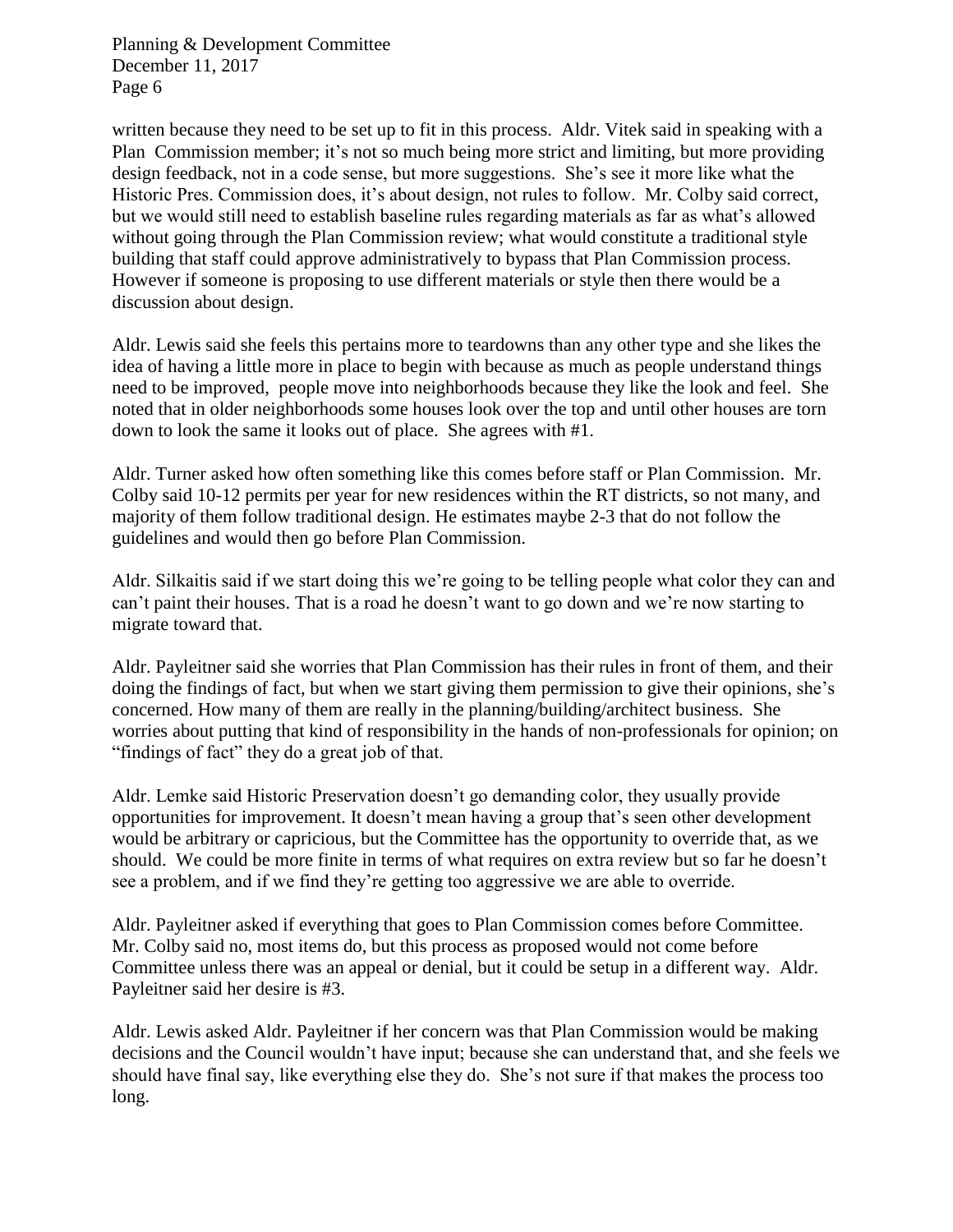Aldr. Silkaitis said he doesn't want to tell people no, I don't like that style, you can't do it. It's going to be subjective; you know your guidelines and it's still going to be in that gray area; he believes #3 is the correct option.

Chairman Bessner said if there were guidelines in place and say there were 6 of them, could it be straight forward that if they met majority of them the project would go through. Mr. Colby said for staff review they would all have to be complied with, it would depend how they're written. When it's reviewed in a Commission format then it's possible to weigh certain options on the list, rather than others.

Chairman Bessner said in regard to doing something, or nothing, he's not in favor of that completely; he'd like to see time take and do it so it encompasses a number of different projects or properties that may come to us to plan further out ahead, to get all aspects of what could come our way, versus reacting quickly.

Aldr. Turner said option #3 states sometime next year staff will clarify or make changes to the code, he thinks we should wait to see what those modifications are. The committee agreed.

f. Recommendation to approve a proposal from WBK Engineering for First Street Building #3 streetscape and riverwalk design engineering services.

Mr. Colby said that at the October Government Services Committee, staff presented a Conceptual Plan for streetscape and Riverwalk improvements along First Street Building #3. Staff has obtained a proposal from WBK Engineering to complete final engineering plans for the project. WBK is very familiar with the First Street project and has the necessary background and base information to complete the plans efficiently. The proposed cost is above the budgeted amount, but funds are available in the First Street Design Engineering budget to cover the cost. The scope of the engineering design increased as certain elements anticipated to occur with the later phases need to be designed now with this project. Based on the Committee review in October, the proposal includes additional services to study a potential Illinois Street pedestrian crossing. Staff is looking for feedback regarding whether to include the additional services.

Aldr. Turner said to continue on with the Illinois St. crossing, we have to keep that in the background at all times when everything eventually gets connected; it's a good time to do it now.

**Aldr. Silkaitis made a motion to approve a proposal from WBK Engineering for First Street Building #3 streetscape and riverwalk design engineering services. Seconded by Aldr. Vitek.** 

**Roll was called: Ayes: Silkaitis, Payleitner, Lemke, Bancroft, Gaugel, Vitek, Lewis, Turner Absent: Stellato Recused: Nays: Motion carried 8-0**

**4. ADDITONAL BUSINESS-**None.